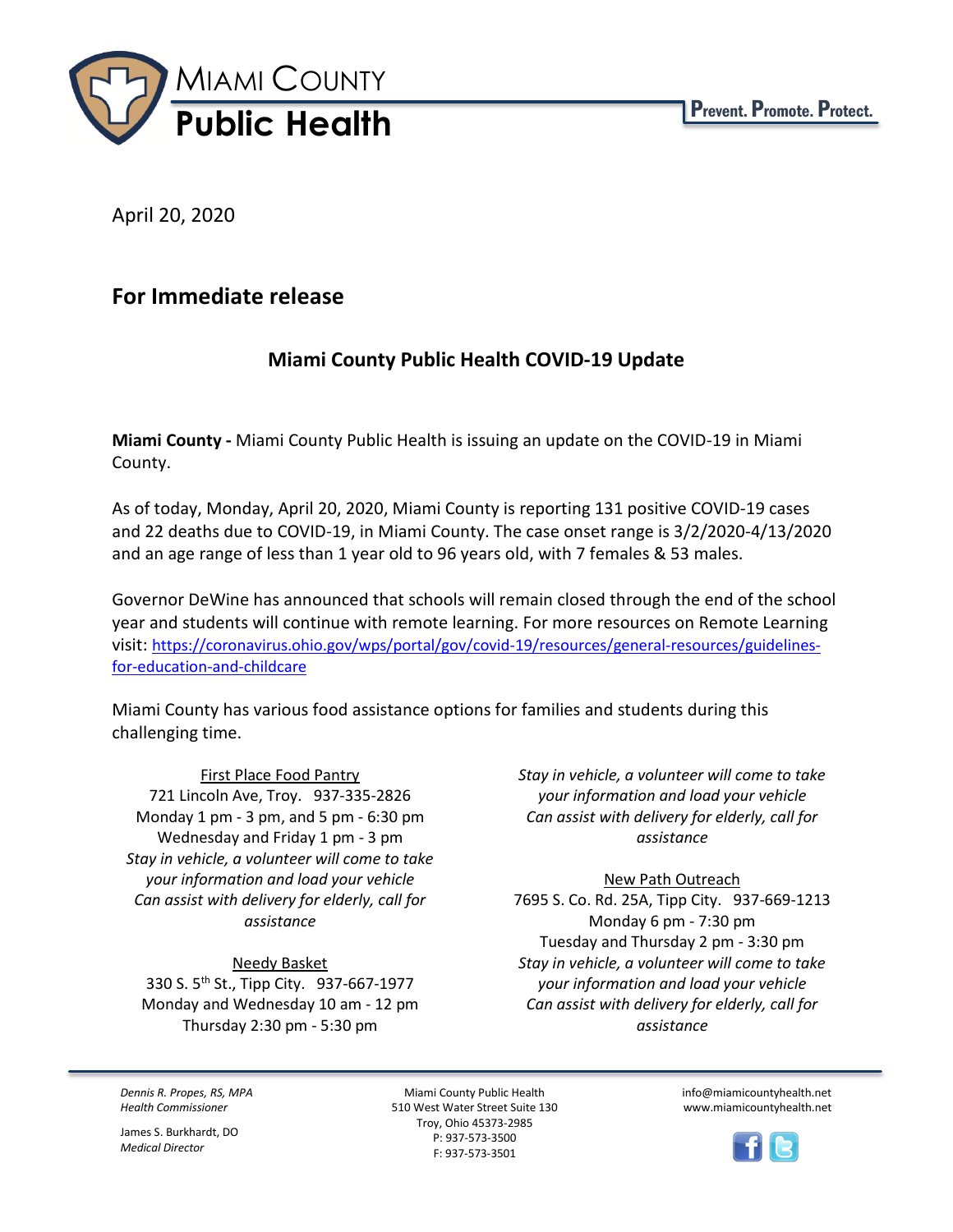

## New Path Outreach

1876 Commerce Dr., Piqua. 937-416-2080 Tuesday and Wednesday 2 pm - 3 pm *Stay in vehicle, a volunteer will come to take your information and load your vehicle Can assist with delivery for elderly, call for assistance*

## Bethany Center

339 South St., Piqua. 937-615-9762 Wednesday and Thursday 1 pm - 3 pm *Stay in vehicle, a volunteer will come to take your information and load your vehicle Can assist with delivery for elderly, call for assistance*

#### Covington Outreach

101 N. Wall St., Covington. 937-473-2415 *(Please call and allow the phone to ring more than 4 times.)*

The Breakfast Club at First Presbyterian Church 20 S. Walnut, Troy Monday through Friday 9:15 am - 9:30 am

> Richards Chapel 931 McKaig, Troy Monday through Friday 12 pm - 1 pm

St. Pat's Soup Kitchen 25 N. Mulberry, Troy Monday through Friday 5 pm - 6 pm

Troy First United Methodist Church 16 W. Franklin, Troy Sunday mornings 8:30 am - 10 am

#### Lincoln Center

110 Ash St, Troy (Youth Lunches and Breakfasts) Monday through Friday 12 pm - 12:45 pm

#### Troy Rec

11 N. Market, Troy 937-339-1923 (students K through  $12^{th}$  grade) Monday 9 am - 3 pm – snack bags and water Tuesdays – call if did not get a school bag Fridays 9 am – 3 pm – pick up weekend bag

Bethany Center 339 South St., Piqua Tuesday through Thursday 11:30 am – 12:30pm

### **OTHER AGENCIES AVAILABLE FOR ASSISTANCE**

Partners in Hope, Troy: 937-335-0448 Piqua Compassion Network, Piqua: 937-778-8856 Salvation Army, Piqua: 937-773-7563 Family Abuse Shelter: 937-339-6761 Health Partners Free Clinic: 937-332-0894

> United Way Hotline: 1-877-721-8476

*(Local Social Services Information)*

Tri-County 24-hour Crisis Line 1-800-351-7347

Miami County Health Department www.miamicountyhealth.net *(including WIC information)*

*Dennis R. Propes, RS, MPA Health Commissioner*

James S. Burkhardt, DO *Medical Director*

Miami County Public Health 510 West Water Street Suite 130 Troy, Ohio 45373-2985 P: 937-573-3500 F: 937-573-3501

info@miamicountyhealth.net www.miamicountyhealth.net



# Prevent. Promote. Protect.